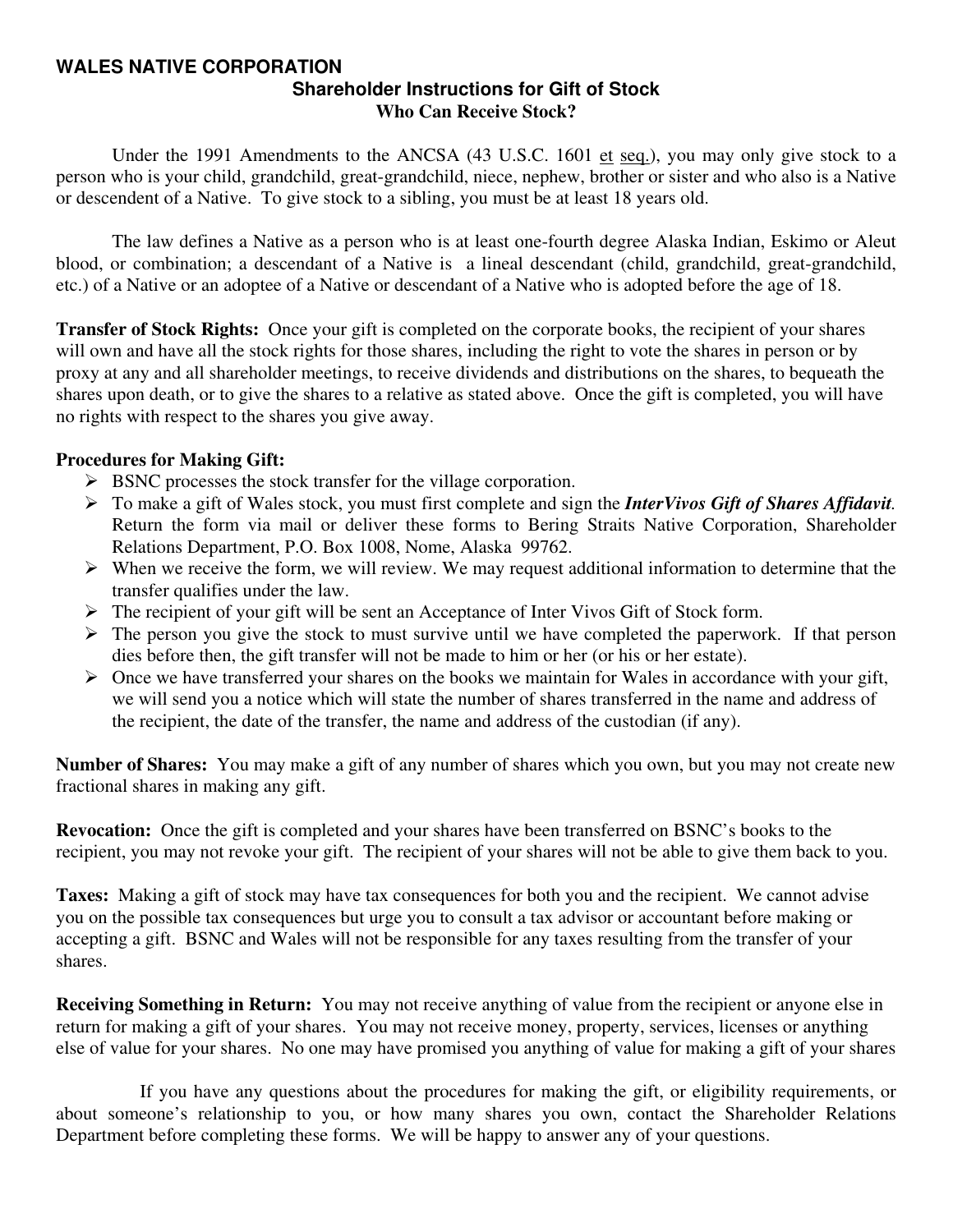# **WALES NATIVE CORPORATION**

## **Inter Vivos Gift of Shares Affidavit**

I, \_\_\_\_\_\_\_\_\_\_\_\_\_\_\_\_\_\_\_\_\_\_, being first duly sworn, depose and say:

| Full Name:                       |                         | <b>Enrollment Number:</b> |        |
|----------------------------------|-------------------------|---------------------------|--------|
| Date of Birth:                   | Social Security Number: |                           |        |
| <b>Complete Mailing Address:</b> |                         |                           |        |
| City:                            | State:                  | Zip Code:                 | Phone: |

> I own shares of Wales Native Corporation and am 18 years or older.

- ¾ I understand that under the Alaska Native Claims Settlement Act, as amended (43 U.S.C. 1601 et. seq.) I may only gift shares to my child, grandchild, great-grandchild, niece, nephew, brother, or sister who is related to me by blood or adoption and who is also a Native or descendent of a Native.
- $\triangleright$  **I** am responsible for providing the appropriate documentation proving family relationship.
- ¾ I understand that if any taxes are owed as a result of this gift, BSNC and Wales will not be responsible for its payment.
- $\triangleright$  Neither myself nor any other person has received anything of value nor have I or any other person been promised anything of value in return for transferring my shares.
- $\triangleright$  It is my intent and desire to irrevocably transfer all rights and incidents of ownership of the gifted shares to the recipient and to irrevocably vest in the recipient all such rights of ownership. I understand I will no longer receive dividends or distributions for these shares.
- ¾ I understand that once this gift is completed on the stock records of BSNC and Wales I will not be able to revoke or reverse it and that the recipient will not be able to give the gifted shares back to me.

I wish to make a gift of my Wales Native Corporation shares to the recipient(s) listed below and I understand that I cannot create new fractional shares in making a gift.

|  |                                                          | Relationship to Donor: |  |
|--|----------------------------------------------------------|------------------------|--|
|  | Age: Social Security Number: Degree of Native Blood 1997 |                        |  |
|  |                                                          |                        |  |
|  |                                                          |                        |  |
|  | Phone Number: New York Custodian Name:                   |                        |  |
|  | *Custodian's Address <b>matrices</b>                     |                        |  |
|  | Number of <u>Wales Village Shares</u> to be gifted:      |                        |  |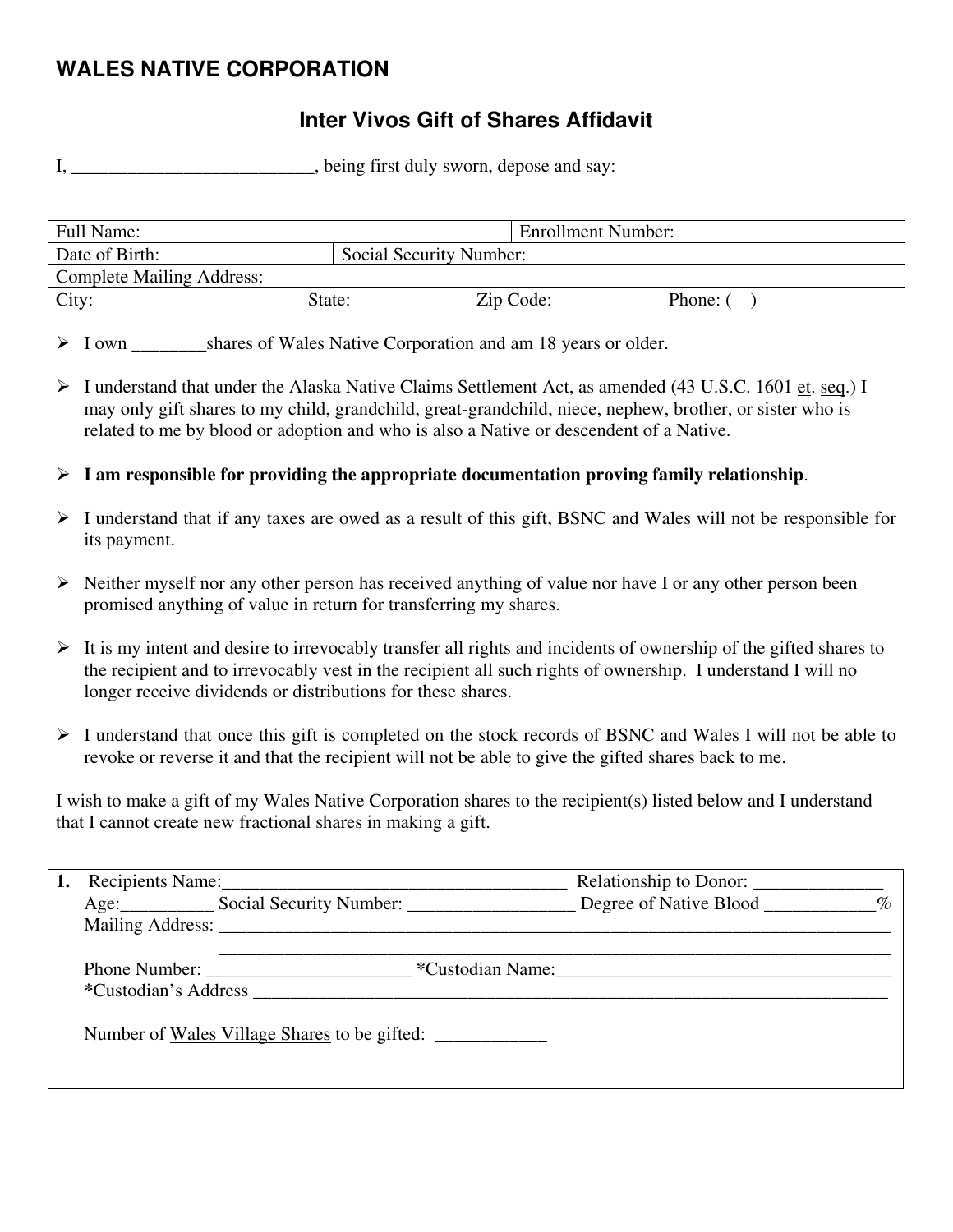|  | the control of the control of the control of the control of the control of |  |
|--|----------------------------------------------------------------------------|--|
|  |                                                                            |  |
|  |                                                                            |  |
|  | Number of <u>Wales Village Shares</u> to be gifted:                        |  |
|  |                                                                            |  |
|  |                                                                            |  |
|  |                                                                            |  |
|  |                                                                            |  |
|  |                                                                            |  |
|  |                                                                            |  |
|  | Number of <u>Wales Village Shares</u> to be gifted:                        |  |
|  |                                                                            |  |
|  |                                                                            |  |
|  |                                                                            |  |
|  |                                                                            |  |
|  |                                                                            |  |
|  |                                                                            |  |
|  | Number of <u>Wales Village Shares</u> to be gifted:                        |  |

## \***If recipient is a minor, list the name and address of the designated custodian.**

I have read and understand the information contained in this affidavit, the information I have provided is true and accurate, I am 18 years of age or older, and that in completing and signing these forms, I am acting freely, voluntarily and without any undue pressure, influence or duress.

| Dated: Signed Signed Signed Signed Signed States and the Signed States of the Signed States and States and States and States and States and States and States and States and States and States and States and States and State |  | (Shareholder's full name) |
|--------------------------------------------------------------------------------------------------------------------------------------------------------------------------------------------------------------------------------|--|---------------------------|
|                                                                                                                                                                                                                                |  |                           |
|                                                                                                                                                                                                                                |  |                           |
|                                                                                                                                                                                                                                |  |                           |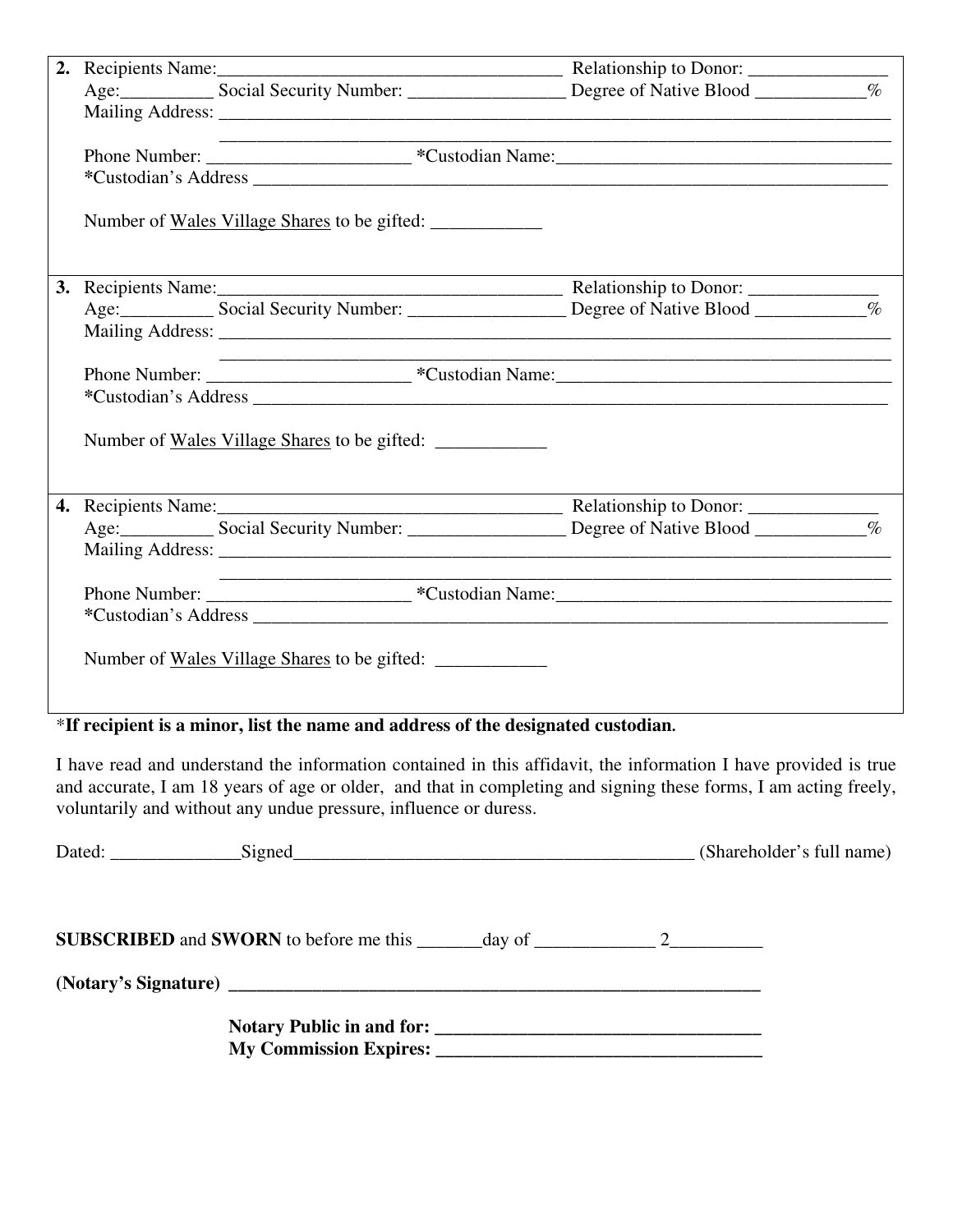## **WALES NATIVE CORPORATION**

#### **Acceptance of Inter Vivos Gift of Stock Age of Majority (18 yrs or older)**

I, \_\_\_\_\_\_\_\_\_\_\_\_\_\_\_\_\_\_\_\_, being first duly sworn, depose and say:

I understand that I will receive \_\_\_\_\_\_share(s) of Stock in Wales Native Corporation as a gift from who is my\_\_\_\_\_\_\_\_\_\_\_\_\_\_\_\_\_\_\_\_\_\_\_\_\_\_ (family relationship).

| My Name:                                                                                                     | Social Security Number:                       |  |  |
|--------------------------------------------------------------------------------------------------------------|-----------------------------------------------|--|--|
| Date of Birth:                                                                                               | Percentage Degree of Native Blood:<br>Gender: |  |  |
| <b>Complete Mailing Address:</b>                                                                             |                                               |  |  |
| I am already a shareholder of BSNC:<br>[NO]<br>[YES]                                                         |                                               |  |  |
| [NO] I am not a shareholder in <b>another</b> Regional or Village Corporation                                |                                               |  |  |
| [YES] I am a shareholder in another Regional or Village Corporation, if yes, list name(s) of corporation(s): |                                               |  |  |
|                                                                                                              |                                               |  |  |

- $\triangleright$  I am a Native or descendant of a Native as defined in the Alaska Native Claims Settlement Act, as amended.
- $\triangleright$  I have not given nor have I promised to give the Donor or any other person anything of value in return for the Gifted shares. I do not know of any other person giving or promising to give the Donor or anyone else anything of value in return for the making of this gift.
- $\triangleright$  I understand that the receipt of these shares and the receipt of dividends and distributions of these shares may result in tax consequences for me and that BSNC and Wales will not be responsible for any taxes resulting from the transfer of these shares.
- $\triangleright$  I understand that once these shares are transferred to my name, I will not be able to give them back to the Donor or give them to anyone except as authorized by the Alaska Native Claims Settlement Act, as amended. I understand that the sale or transfer of these shares is currently prohibited by law.

 I swear under oath to the best of my knowledge and belief that everything stated in this Affidavit is accurate and true and that in completing and signing these forms I am acting freely, voluntarily and without any undue pressure, influence or duress. I understand that my signature below indicates my acceptance of this gift of stock.

|  | (Shareholder's full name) |
|--|---------------------------|
|  |                           |
|  |                           |
|  |                           |